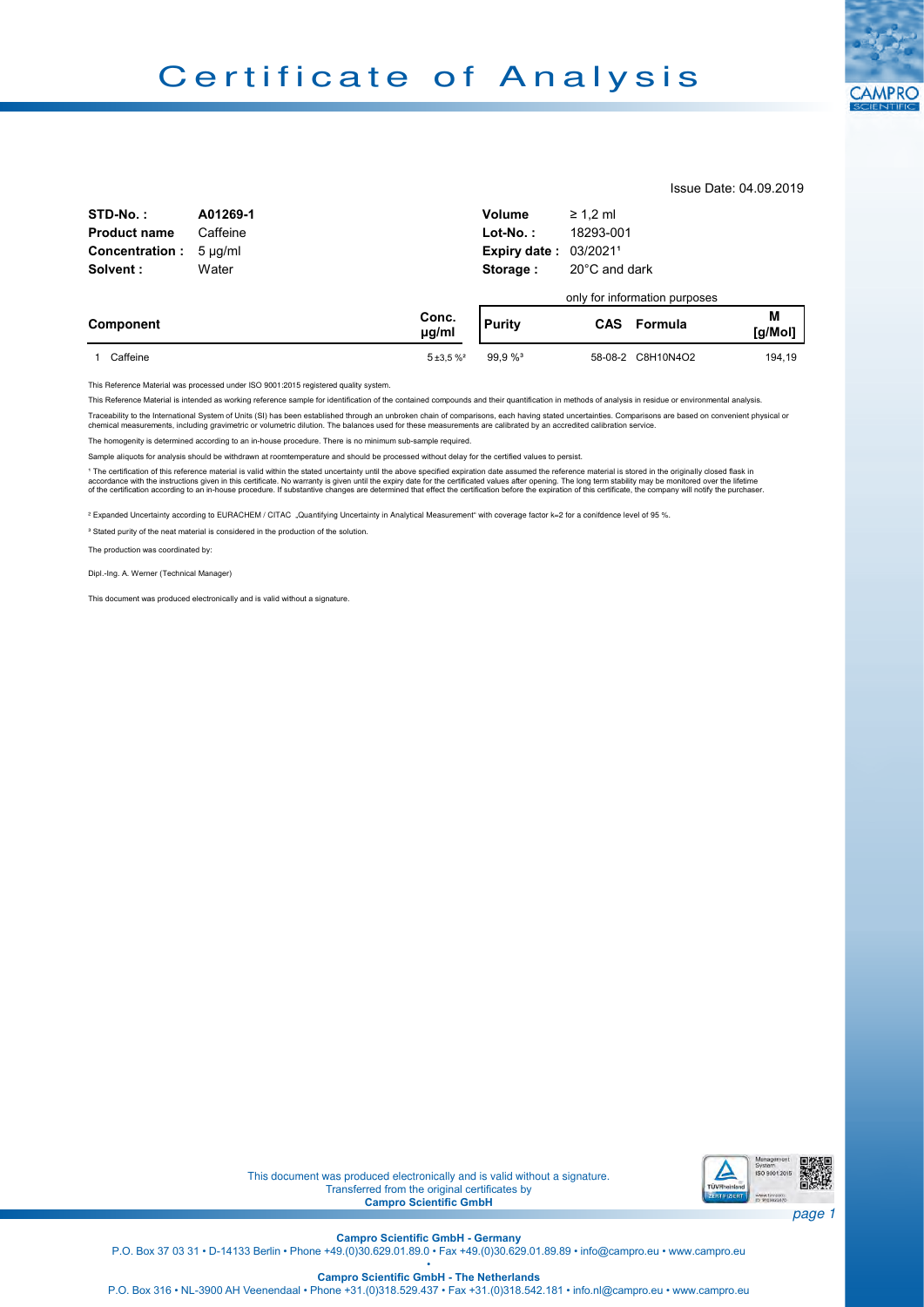

Issue Date: 04.09.2019

| STD-No.:              | A01269-2      |                     | Volume                       | $\geq 1.2$ ml |                               |              |
|-----------------------|---------------|---------------------|------------------------------|---------------|-------------------------------|--------------|
| <b>Product name</b>   | Caffeine      |                     | $Lot-No.$ :                  | 18293-002     |                               |              |
| <b>Concentration:</b> | $10 \mu q/ml$ |                     | <b>Expiry date: 03/20211</b> |               |                               |              |
| Solvent:              | Water         |                     | Storage:                     | 20°C and dark |                               |              |
|                       |               |                     |                              |               | only for information purposes |              |
| Component             |               | Conc.<br>$\mu$ g/ml | <b>Purity</b>                |               | <b>CAS</b> Formula            | M<br>[g/Mol] |
| Caffeine              |               | $10 + 3.5 %$        | 99.9%                        |               | 58-08-2 C8H10N4O2             | 194.19       |

This Reference Material was processed under ISO 9001:2015 registered quality system.

This Reference Material is intended as working reference sample for identification of the contained compounds and their quantification in methods of analysis in residue or environmental analysis. Traceability to the International System of Units (SI) has been established through an unbroken chain of comparisons, each having stated uncertainties. Comparisons are based on convenient physical or

chemical measurements, including gravimetric or volumetric dilution. The balances used for these measurements are calibrated by an accredited calibration service.

The homogenity is determined according to an in-house procedure. There is no minimum sub-sample required.

Sample aliquots for analysis should be withdrawn at roomtemperature and should be processed without delay for the certified values to persist.

\* The certification of this reference material is valid within the stated uncertainty until the above specified expiration date assumed the reference material is stored in the originally closed flask in<br>accordance with the

² Expanded Uncertainty according to EURACHEM / CITAC "Quantifying Uncertainty in Analytical Measurement" with coverage factor k=2 for a conifdence level of 95 %.

<sup>3</sup> Stated purity of the neat material is considered in the production of the solution.

The production was coordinated by:

Dipl.-Ing. A. Werner (Technical Manager)

This document was produced electronically and is valid without a signature.



page 1

Transferred from the original certificates by **Campro Scientific GmbH** 

**Campro Scientiic GmbH - Germany** •

This document was produced electronically and is valid without a signature.

P.O. Box 37 03 31 • D-14133 Berlin • Phone +49.(0)30.629.01.89.0 • Fax +49.(0)30.629.01.89.89 • info@campro.eu •<www.campro.eu>

**Campro Scientiic GmbH - The Netherlands**

P.O. Box 316 • NL-3900 AH Veenendaal • Phone +31.(0)318.529.437 • Fax +31.(0)318.542.181 • info.nl@campro.eu • <www.campro.eu>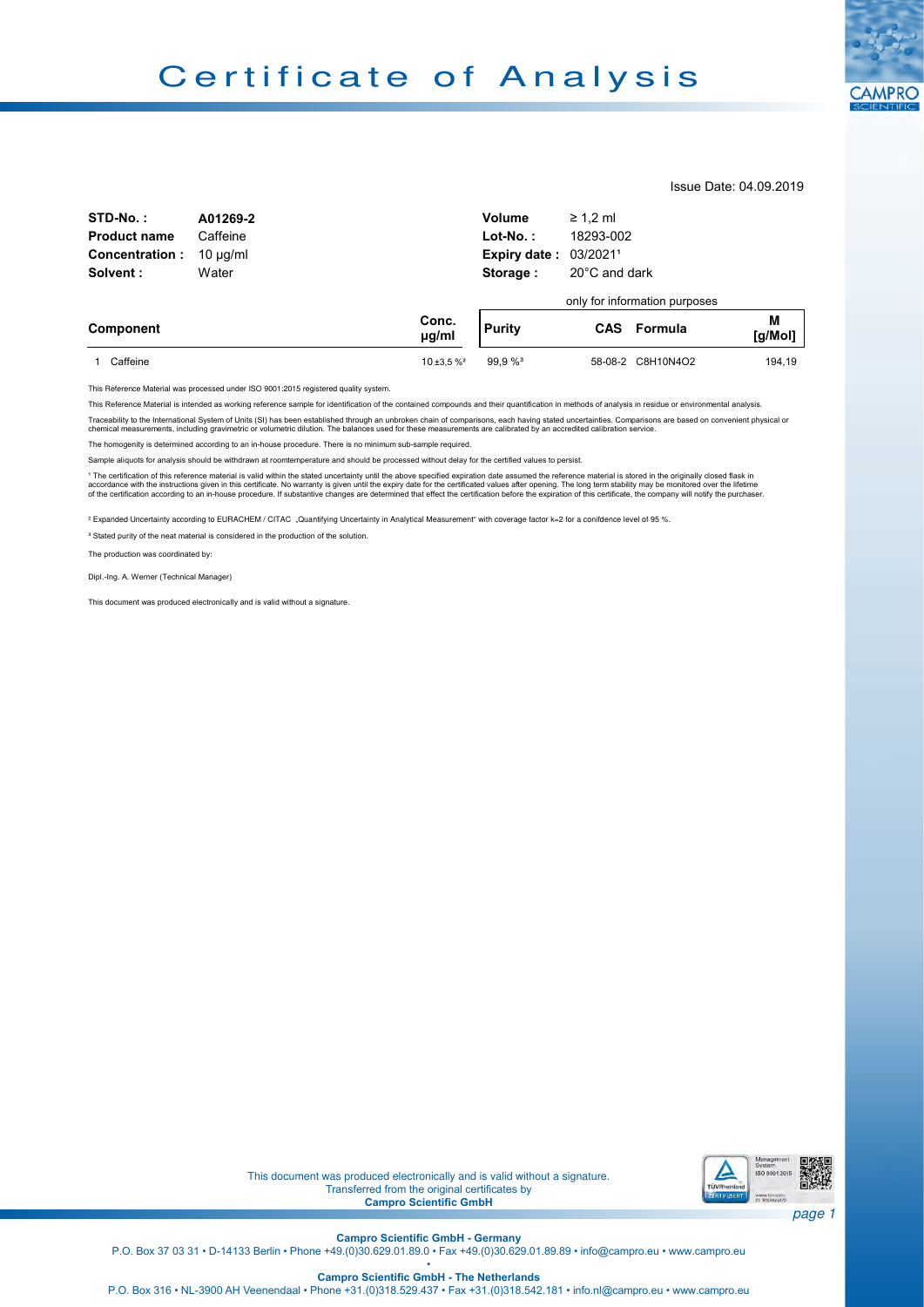

Issue Date: 04.09.2019

| STD-No.:              | A01269-3      |                     | <b>Volume</b>       | $\geq 1.2$ ml |                               |              |
|-----------------------|---------------|---------------------|---------------------|---------------|-------------------------------|--------------|
| <b>Product name</b>   | Caffeine      |                     | $Lot-No.$ :         | 18293-003     |                               |              |
| <b>Concentration:</b> | $30 \mu q/ml$ |                     | <b>Expiry date:</b> | 03/20211      |                               |              |
| Solvent:              | Water         |                     | Storage:            | 20°C and dark |                               |              |
|                       |               |                     |                     |               | only for information purposes |              |
| Component             |               | Conc.<br>$\mu$ g/ml | Purity              | <b>CAS</b>    | Formula                       | M<br>[g/Mol] |
| Caffeine              |               | $30 + 3.5 %$        | 99.9 % <sup>3</sup> |               | 58-08-2 C8H10N4O2             | 194.19       |

This Reference Material was processed under ISO 9001:2015 registered quality system.

This Reference Material is intended as working reference sample for identification of the contained compounds and their quantification in methods of analysis in residue or environmental analysis.

Traceability to the International System of Units (SI) has been established through an unbroken chain of comparisons, each having stated uncertainties. Comparisons are based on convenient physical or<br>chemical measurements,

The homogenity is determined according to an in-house procedure. There is no minimum sub-sample required.

Sample aliquots for analysis should be withdrawn at roomtemperature and should be processed without delay for the certified values to persist.

<sup>1</sup> The certification of this reference material is valid within the stated uncertainty until the above specified expiration date assumed the reference material is stored in the originally closed flask in accordance with the instructions given in this certificate. No warranty is given until the expiry date for the certificated values after opening. The long term stability may be monitored over the lifetime<br>of the certificat

² Expanded Uncertainty according to EURACHEM / CITAC "Quantifying Uncertainty in Analytical Measurement" with coverage factor k=2 for a conifdence level of 95 %.

<sup>3</sup> Stated purity of the neat material is considered in the production of the solution.

The production was coordinated by:

Dipl.-Ing. A. Werner (Technical Manager)

This document was produced electronically and is valid without a signature.



This document was produced electronically and is valid without a signature. Transferred from the original certificates by **Campro Scientific GmbH** 

**Campro Scientiic GmbH - Germany** •

P.O. Box 37 03 31 • D-14133 Berlin • Phone +49.(0)30.629.01.89.0 • Fax +49.(0)30.629.01.89.89 • info@campro.eu •<www.campro.eu>

**Campro Scientiic GmbH - The Netherlands** P.O. Box 316 • NL-3900 AH Veenendaal • Phone +31.(0)318.529.437 • Fax +31.(0)318.542.181 • info.nl@campro.eu • <www.campro.eu>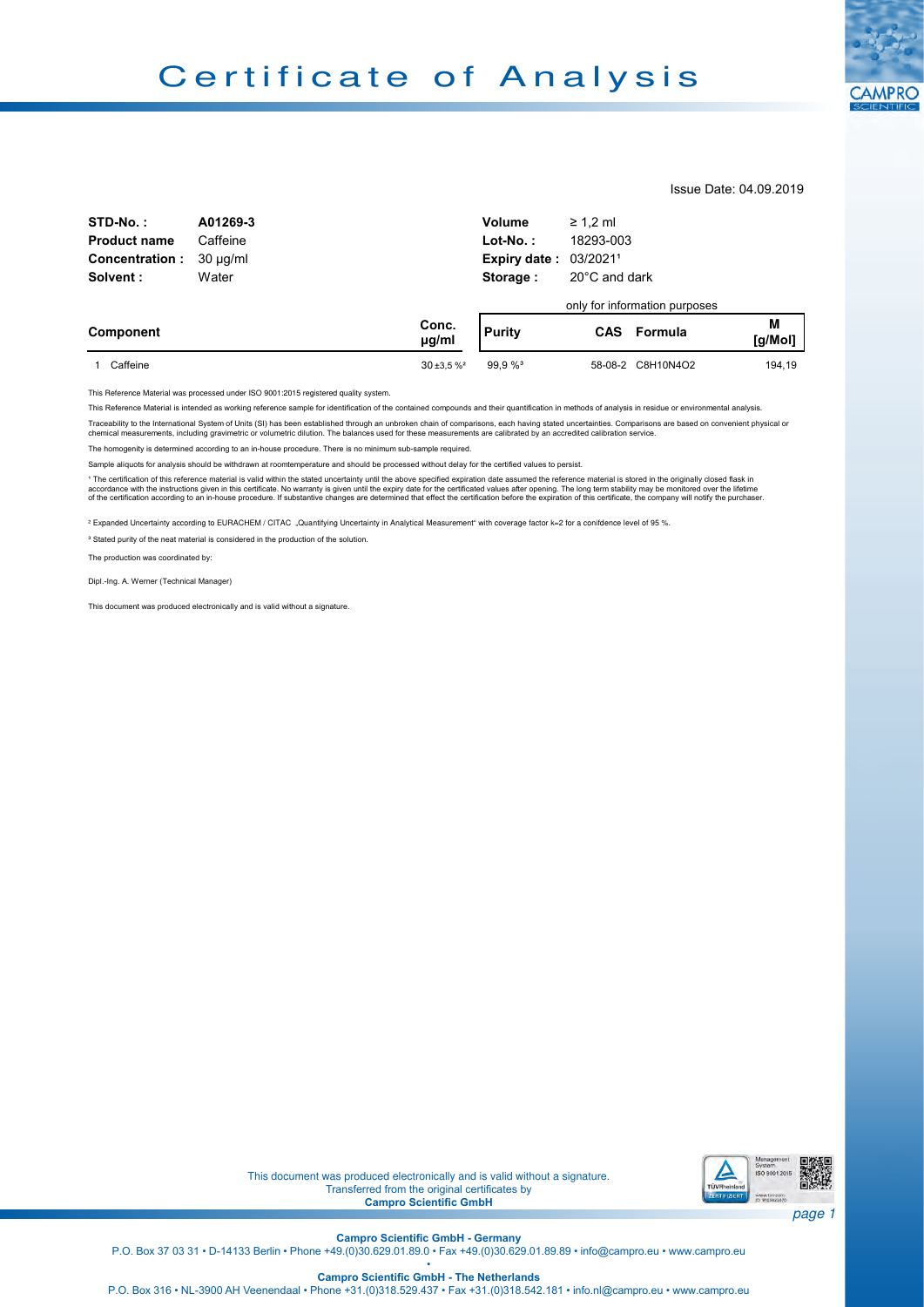

Issue Date: 04.09.2019

| STD-No.:              | A01269-4      |                     | <b>Volume</b>                | $\geq 1.2$ ml |                               |              |
|-----------------------|---------------|---------------------|------------------------------|---------------|-------------------------------|--------------|
| <b>Product name</b>   | Caffeine      |                     | $Lot-No.$ :                  | 18293-004     |                               |              |
| <b>Concentration:</b> | $60 \mu q/ml$ |                     | <b>Expiry date: 03/20211</b> |               |                               |              |
| Solvent:              | Water         |                     | Storage:                     | 20°C and dark |                               |              |
|                       |               |                     |                              |               | only for information purposes |              |
| Component             |               | Conc.<br>$\mu$ g/ml | <b>Purity</b>                | <b>CAS</b>    | Formula                       | M<br>[g/Mol] |
| Caffeine              |               | $60 + 3.5 %$        | 99.9%                        |               | 58-08-2 C8H10N4O2             | 194.19       |

This Reference Material was processed under ISO 9001:2015 registered quality system.

This Reference Material is intended as working reference sample for identification of the contained compounds and their quantification in methods of analysis in residue or environmental analysis.

Traceability to the International System of Units (SI) has been established through an unbroken chain of comparisons, each having stated uncertainties. Comparisons are based on convenient physical or<br>chemical measurements,

The homogenity is determined according to an in-house procedure. There is no minimum sub-sample required.

Sample aliquots for analysis should be withdrawn at roomtemperature and should be processed without delay for the certified values to persist.

<sup>1</sup> The certification of this reference material is valid within the stated uncertainty until the above specified expiration date assumed the reference material is stored in the originally closed flask in accordance with the instructions given in this certificate. No warranty is given until the expiry date for the certificated values after opening. The long term stability may be monitored over the lifetime<br>of the certificat

² Expanded Uncertainty according to EURACHEM / CITAC "Quantifying Uncertainty in Analytical Measurement" with coverage factor k=2 for a conifdence level of 95 %.

<sup>3</sup> Stated purity of the neat material is considered in the production of the solution.

The production was coordinated by:

Dipl.-Ing. A. Werner (Technical Manager)

This document was produced electronically and is valid without a signature.



This document was produced electronically and is valid without a signature. Transferred from the original certificates by **Campro Scientific GmbH** 

**Campro Scientiic GmbH - Germany** •

P.O. Box 37 03 31 • D-14133 Berlin • Phone +49.(0)30.629.01.89.0 • Fax +49.(0)30.629.01.89.89 • info@campro.eu •<www.campro.eu>

**Campro Scientiic GmbH - The Netherlands** P.O. Box 316 • NL-3900 AH Veenendaal • Phone +31.(0)318.529.437 • Fax +31.(0)318.542.181 • info.nl@campro.eu • <www.campro.eu>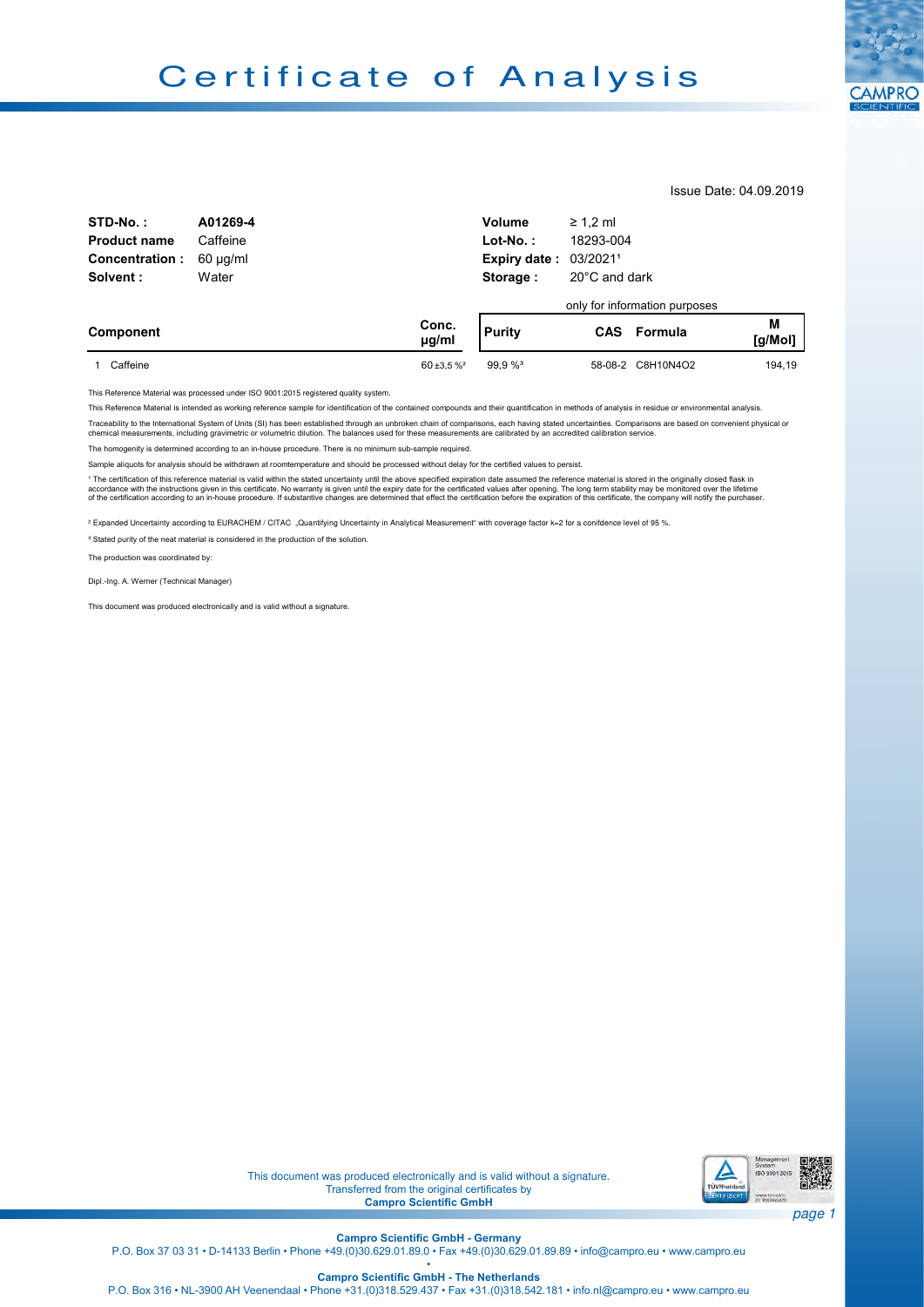

Issue Date: 04.09.2019

| STD-No.:              | A01269-5       |                     | Volume                       | $\geq 1.2$ ml |                               |              |
|-----------------------|----------------|---------------------|------------------------------|---------------|-------------------------------|--------------|
| <b>Product name</b>   | Caffeine       |                     | $Lot-No.$ :                  | 18293-005     |                               |              |
| <b>Concentration:</b> | $100 \mu q/ml$ |                     | <b>Expiry date: 03/20211</b> |               |                               |              |
| Solvent:<br>Water     |                |                     | 20°C and dark<br>Storage:    |               |                               |              |
|                       |                |                     |                              |               | only for information purposes |              |
| Component             |                | Conc.<br>$\mu$ g/ml | <b>Purity</b>                | <b>CAS</b>    | Formula                       | M<br>[g/Mol] |
| Caffeine              |                | $100 + 3.5 \%$      | 99.9 % <sup>3</sup>          |               | 58-08-2 C8H10N4O2             | 194.19       |

This Reference Material was processed under ISO 9001:2015 registered quality system.

This Reference Material is intended as working reference sample for identification of the contained compounds and their quantification in methods of analysis in residue or environmental analysis.

Traceability to the International System of Units (SI) has been established through an unbroken chain of comparisons, each having stated uncertainties. Comparisons are based on convenient physical or<br>chemical measurements,

The homogenity is determined according to an in-house procedure. There is no minimum sub-sample required.

Sample aliquots for analysis should be withdrawn at roomtemperature and should be processed without delay for the certified values to persist.

<sup>1</sup> The certification of this reference material is valid within the stated uncertainty until the above specified expiration date assumed the reference material is stored in the originally closed flask in accordance with the instructions given in this certificate. No warranty is given until the expiry date for the certificated values after opening. The long term stability may be monitored over the lifetime<br>of the certificat

² Expanded Uncertainty according to EURACHEM / CITAC "Quantifying Uncertainty in Analytical Measurement" with coverage factor k=2 for a conifdence level of 95 %.

<sup>3</sup> Stated purity of the neat material is considered in the production of the solution.

The production was coordinated by:

Dipl.-Ing. A. Werner (Technical Manager)

This document was produced electronically and is valid without a signature.



This document was produced electronically and is valid without a signature. Transferred from the original certificates by **Campro Scientific GmbH** 

**Campro Scientiic GmbH - Germany**

P.O. Box 37 03 31 • D-14133 Berlin • Phone +49.(0)30.629.01.89.0 • Fax +49.(0)30.629.01.89.89 • info@campro.eu •<www.campro.eu>

**Campro Scientiic GmbH - The Netherlands**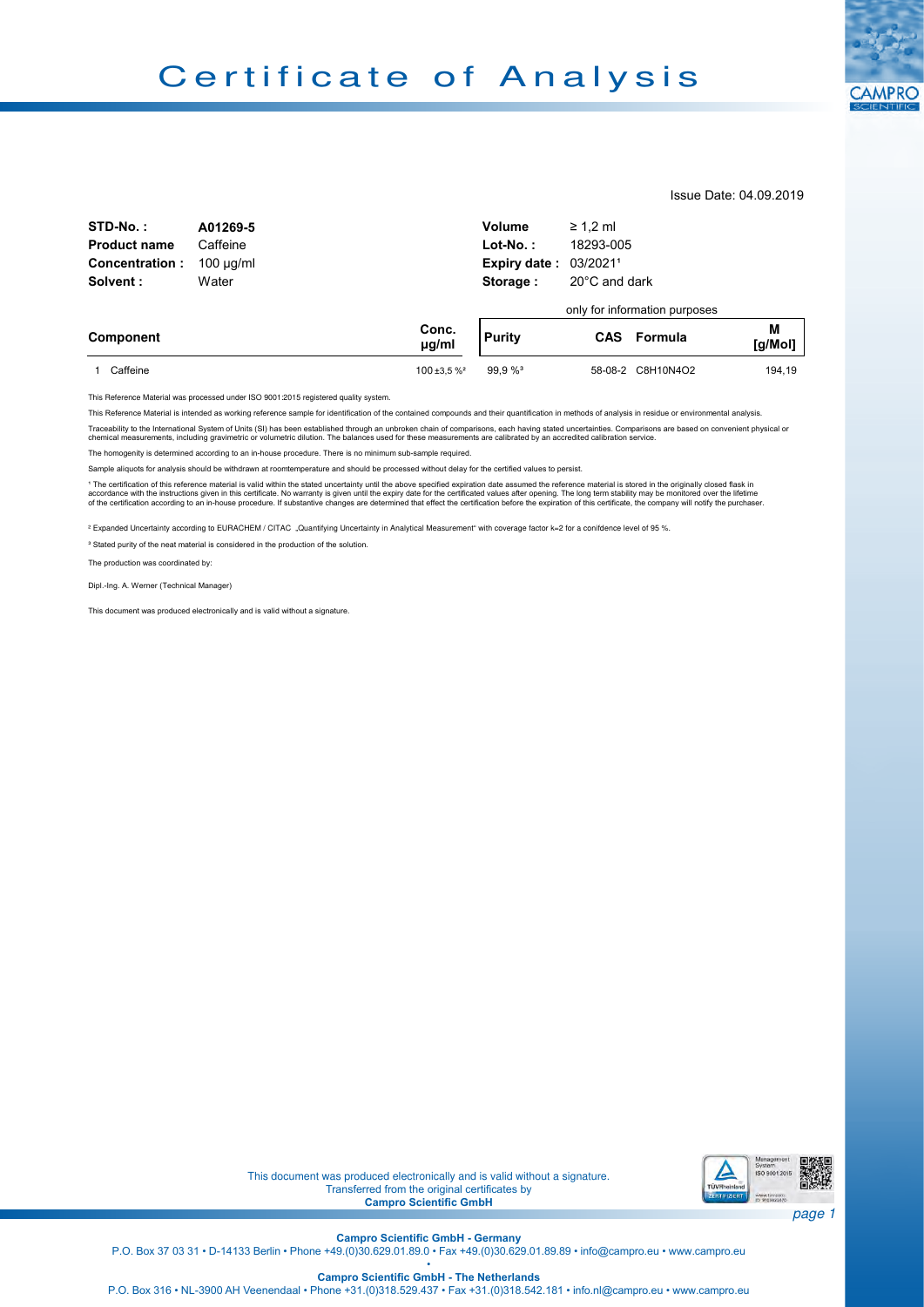

Issue Date: 04.09.2019

| STD-No.:              | A01269-9        |                     | Volume                              | $\geq 1.2$ ml |                               |              |
|-----------------------|-----------------|---------------------|-------------------------------------|---------------|-------------------------------|--------------|
| <b>Product name</b>   | Caffeine        |                     | $Lot-No.$ :                         | 18293-009     |                               |              |
| <b>Concentration:</b> | $2000 \mu q/ml$ |                     | Expiry date:                        | 03/20211      |                               |              |
| Water<br>Solvent:     |                 |                     | $20^{\circ}$ C and dark<br>Storage: |               |                               |              |
|                       |                 |                     |                                     |               | only for information purposes |              |
| Component             |                 | Conc.<br>$\mu$ g/ml | <b>Purity</b>                       |               | <b>CAS</b> Formula            | M<br>[g/Mol] |
| Caffeine              |                 | $2000 + 3.5 \%$     | 99.9%                               |               | 58-08-2 C8H10N4O2             | 194.19       |

This Reference Material was processed under ISO 9001:2015 registered quality system.

This Reference Material is intended as working reference sample for identification of the contained compounds and their quantification in methods of analysis in residue or environmental analysis.

Traceability to the International System of Units (SI) has been established through an unbroken changerisons, each having stated uncertainties. Comparisons are based on convenient physical or<br>chemical measurements, includi

The homogenity is determined according to an in-house procedure. There is no minimum sub-sample required.

Sample aliquots for analysis should be withdrawn at roomtemperature and should be processed without delay for the certified values to persist.

<sup>1</sup> The certification of this reference material is valid within the stated uncertainty until the above specified expiration date assumed the reference material is stored in the originally closed flask in accordance with the instructions given in this certificate. No warranty is given until the expiry date for the certificated values after opening. The long term stability may be monitored over the lifetime<br>of the certificat

² Expanded Uncertainty according to EURACHEM / CITAC "Quantifying Uncertainty in Analytical Measurement" with coverage factor k=2 for a conifdence level of 95 %.

<sup>3</sup> Stated purity of the neat material is considered in the production of the solution.

The production was coordinated by:

Dipl.-Ing. A. Werner (Technical Manager)

This document was produced electronically and is valid without a signature.



This document was produced electronically and is valid without a signature. Transferred from the original certificates by **Campro Scientific GmbH** 

**Campro Scientiic GmbH - Germany**

P.O. Box 37 03 31 • D-14133 Berlin • Phone +49.(0)30.629.01.89.0 • Fax +49.(0)30.629.01.89.89 • info@campro.eu •<www.campro.eu>

**Campro Scientiic GmbH - The Netherlands**